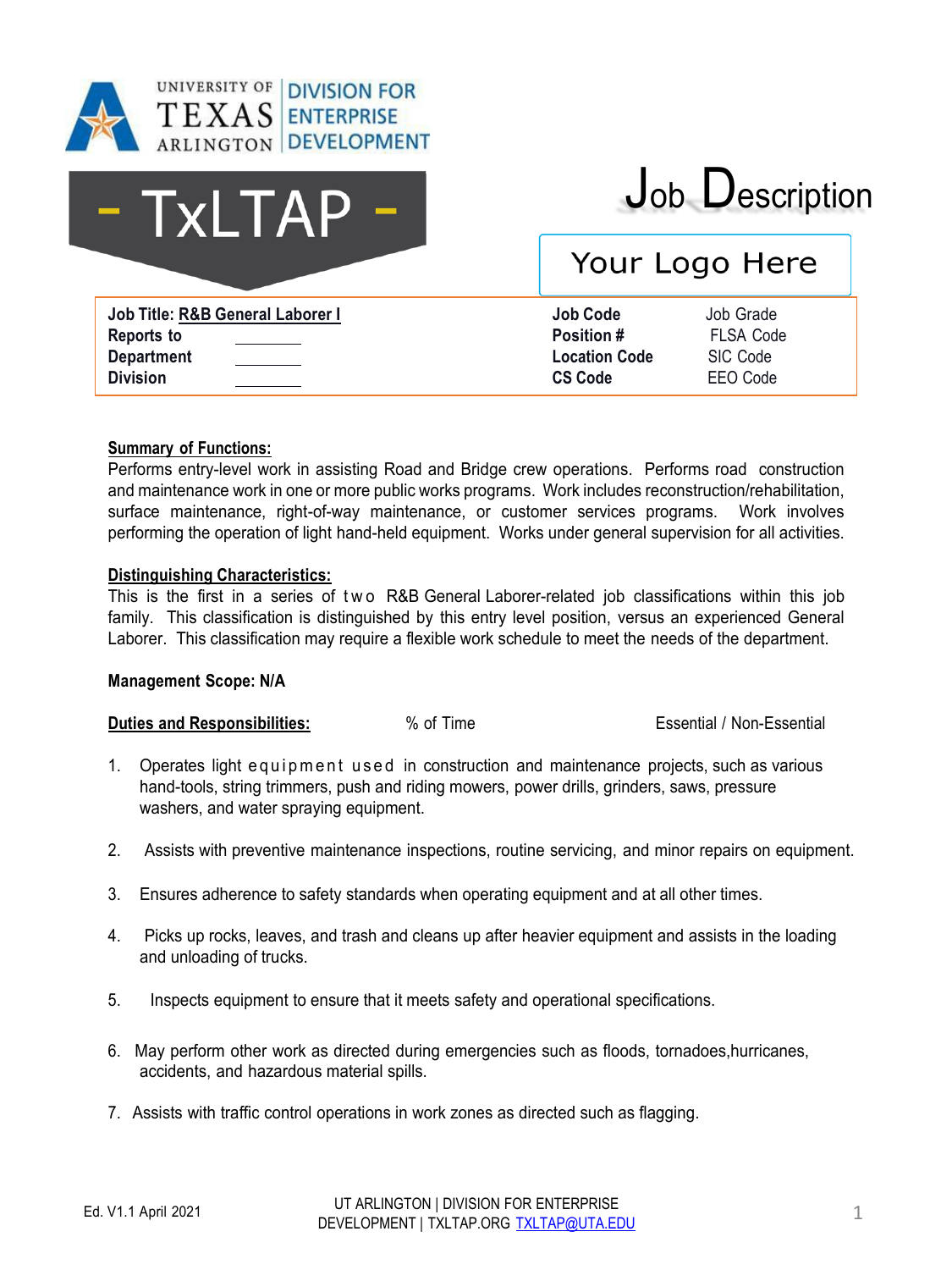



## Job Description

### Your Logo Here

#### **Job Title: R&B General Laborer I**

- 8. Will perform physical tasks such as cleaning, removing debris, loading and unloading materials, assembling and disassembling temporary structures, digging trenches, compacting earth, and assisting skilled operators with their duties.
- 9. Performs other job-related duties as assigned.

#### **Minimum Qualifications**

#### **Education, Experience, and Training:**

- Requires a High School diploma or GED equivalent; or
	- May be a summer hire and still attending High School
- **Entry level position, no experience required.**

#### **Licenses, Registrations, Certifications, or Special Requirements:**

**• Work Zone Flagger Training certificate** 

#### **Preferred:**

**EXECT** In possession of a valid Texas Class C driver's license at time of hire.